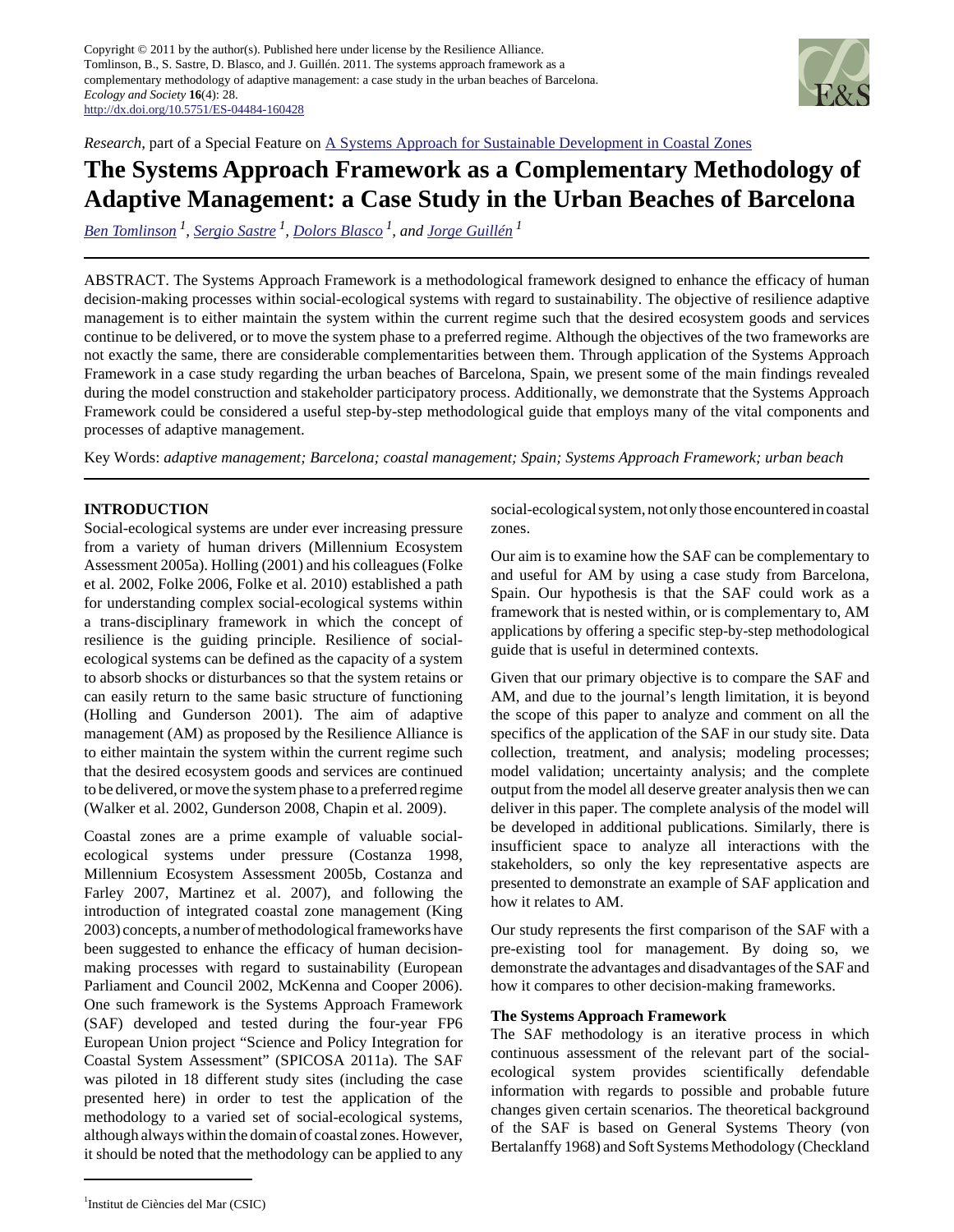and Scholes 1990) in which model simulations of various scenarios and management options can be used to aid stakeholder engagement, thereby improving the sciencepolicy interface (SPICOSA 2011b).

The methodology contains four steps: system design, system formulation, system appraisal, and system output. There should be considerable cooperation and consultation between the relevant stakeholders (end-users, policy makers, scientists, governance agencies, other relevant institutions, and nongovernmental organizations) throughout the process.

Additional details regarding the methodology can be found in the introduction paper of this special issue (Hopkins et al. 2011), as well as in the SAF online handbook (SPICOSA 2011b) and textbook (Tett et al. 2011). Similarly, all the documentation and models regarding the application of the SAF to the Barcelona case study are provided on the SPICOSA website (SPICOSA 2011c).

## **Adaptive management**

Adaptive management as proposed by Resilience Alliance (2007) uses management not only as a tool to change the system but also to learn about it. Key objectives of AM include making explicit underlying assumptions and identifying unknown issues. This helps reduce the use of "best guess" strategies and strengthens the link between knowledge and action (Holling and Meffe 1996, Westley 2001).

The following are considered to be vital procedural components of adaptive management:

- consideration of appropriate temporal and spatial scales
- use of computer models to build synthesis and an embodied ecological consensus
- use of embodied ecological consensus to evaluate strategic alternatives
- communication of alternatives to political arena for negotiation
- inclusion of all relevant stakeholders
- political openness
- social and scientific processes
- encouragement regarding the formation of new institutions and strategies
- enhancement of institutional flexibility (Resilience Alliance 2002)

# **The Barcelona case study**

The large metropolitan city of Barcelona is situated in the northeast of the Iberian Peninsula and is nested between four geographical limits: the Mediterranean Sea to the east, the Serra de Collserola mountain range to the west, the River Besòs to the north, and the River Llobregat to the south. Barcelona is the capital of Catalonia, one of the most populated autonomous communities in Spain. There are more than 1.5 million inhabitants in the city itself, but almost 5 million people live in the area directly influenced by the city. The economy is focused largely on the service sector.

**Fig. 1**. Coastline of Barcelona, indicating beaches, industrial harbors (1), recreational harbors (2), combined sewer overflow outlets (\*), and the mouth of the River Besòs (3). (Data source: Cartographic Institute of Catalonia)



Maritime trade has been always important to the city, so the necessity of having a safe harbor has been one of the most pressing forces in changing the littoral profile of the city. Barcelona's coastline can be considered altered or artificial since the beginning of the  $15<sup>th</sup>$  century when the first transformations were made to enhance the protection of trade ships. The construction of dykes and breakwaters led to corresponding changes in sedimentary flows and the reclamation of almost 400 m of land from the sea. However, throughout the following centuries, the city has modified its relationship with the sea, and different ecosystem services have been prioritized (Novoa and Alemany 2005).

The Olympic Games in 1992 and the Universal Forum of Cultures in 2004 were two internationally recognized events that reshaped Barcelona, both figuratively as a city, and literally in terms of its coastline. The existing industrial infrastructure was replaced with artificial beaches within an urban environment, which provided a leisure space for both residents and tourists. Fishing was also of considerable economic significance, but following the industrial revolution, its importance dramatically decreased and became a marginal traditional activity (Roig 1927, Bas et al. 1955).

Whereas in the past the main ecosystem services were related to food, transport, and waste disposal, nowadays navigation, recreation, and tourism can be considered the most important services for management issues (Novoa and Alemany 2005). The large industrial harbor and the public use of beaches for leisure are the two main uses of Barcelona's urban littoral space (Fig. 1).

There is an increasing trend in the promotion of intensive-use urban artificial beaches for tourism in many large cities on the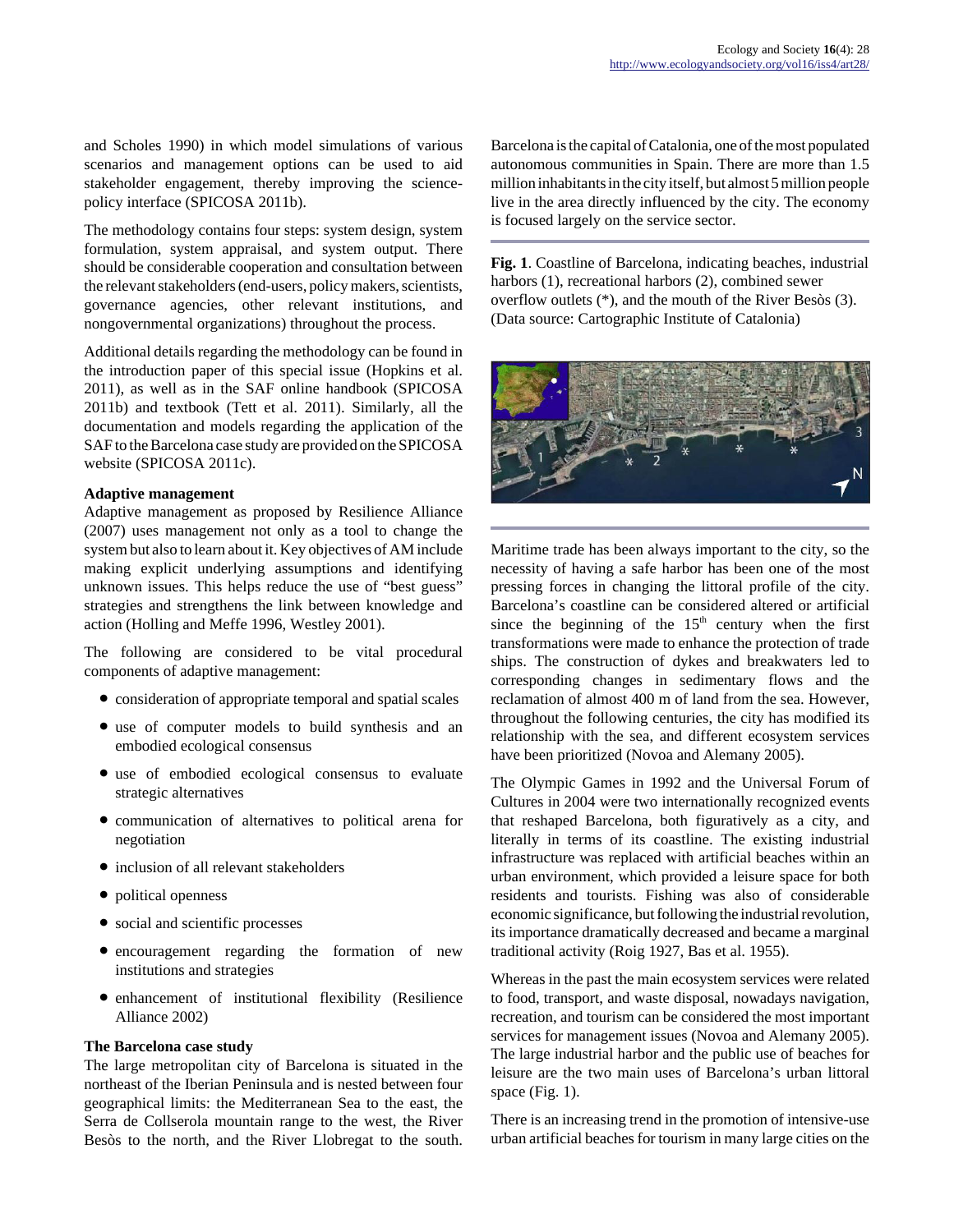| Scale                                                                      |                                                                                                                                                                                                                                            |                                                          |                                                                                                                                                                                                            |
|----------------------------------------------------------------------------|--------------------------------------------------------------------------------------------------------------------------------------------------------------------------------------------------------------------------------------------|----------------------------------------------------------|------------------------------------------------------------------------------------------------------------------------------------------------------------------------------------------------------------|
| Organization                                                               | Responsibilities                                                                                                                                                                                                                           | Participation<br>in Systems<br>Approach<br>Framework     | Issues raised by stakeholders during first meeting                                                                                                                                                         |
| <b>State (Spanish government)</b>                                          |                                                                                                                                                                                                                                            |                                                          |                                                                                                                                                                                                            |
| Directorate of Coasts<br>(Ministry of<br>Environment)<br>Ministry of Works | Coastal spatial planning; public infrastructures;<br>licensing; harbor administration<br><b>Public Infrastructures</b>                                                                                                                     | Contacted:<br>attended first<br>meeting<br>Not contacted | Erosion of beaches, especially during storms; toxic waste<br>buried in offshore sand due to historic industrial activities:<br>illegal recreational fishing near sewerage outlets                          |
|                                                                            |                                                                                                                                                                                                                                            |                                                          |                                                                                                                                                                                                            |
| <b>Regional (Catalan government)</b>                                       |                                                                                                                                                                                                                                            |                                                          |                                                                                                                                                                                                            |
| Directorate General<br>of Fisheries                                        | Recreational and commercial fisheries; monitoring                                                                                                                                                                                          | Contacted:<br>attended first<br>meeting                  | Municipal solid waste in artisanal fishing zones; effect of<br>new coastal infrastructures on water quality; creation of<br>artificial reefs                                                               |
| Catalan Water<br>Agency                                                    | Water management; waste water management;<br>stormwater collectors planning; river basin planning;<br>infrastructures; public information; flooding control;<br>application of Water Framework and Bathing Water<br>Directives; monitoring | Contacted:<br>attended all<br>meetings                   | Water quality following combined sewer overflows;<br>efficacy of stormwater collectors related to water quality;<br>erosion of beaches; jellyfish strandings; compliance with<br>European Union directives |
| Local (Barcelona)                                                          |                                                                                                                                                                                                                                            |                                                          |                                                                                                                                                                                                            |
| Department of Parks<br>and Gardens                                         | Beaches maintenance; end user satisfaction; water<br>quality monitoring; noise control; licensing of<br>businesses on the beach; public information; waste<br>collection                                                                   | Contacted:<br>attended first<br>and fourth<br>meeting    | Water quality following combined sewer overflows;<br>erosion of beaches; jellyfish strandings; compliance with<br>European Union directives                                                                |
| CLABSA <sup>†</sup> (Private<br>sector)                                    | Sewage management and monitoring; stormwater<br>collectors management                                                                                                                                                                      | Contacted:<br>attended the<br>fourth                     |                                                                                                                                                                                                            |
|                                                                            |                                                                                                                                                                                                                                            | meeting and a<br>post-project<br>meeting                 |                                                                                                                                                                                                            |
| <b>Recreational Harbor</b>                                                 | Licensing; waste management within the harbor                                                                                                                                                                                              | Contacted:<br>attended first<br>meeting                  | Anti-fouling paint; gasoline spills; effect of River Besòs<br>storm plume; dredging entrance of port; pollution from<br>port restaurants and bars                                                          |
| EMSSA <sup>†</sup> (Private<br>sector)                                     | River Besòs wastewater treatment plant management                                                                                                                                                                                          | Contacted: no<br>reply                                   |                                                                                                                                                                                                            |

#### **Table 1**. List of stakeholders and meetings attended.

† CLABSA: Clavegueram de Barcelona, Sociedad Anónima

‡ EMSSA: Empresa Metropolitana de Sanejament, Sociedad Anónima

Mediterranean Sea coast (Nicholls and Hoozemans 1996), but there has been little analysis of the possible interactions between the ecological, social, and economic components of the social-ecological system. This made Barcelona an interesting study site in which the capabilities of the SAF could be explored in a representative case of urban beaches on the Mediterranean Sea.

#### **METHODS AND RESULTS**

# **System design: stakeholder identification and participation in defining the system and the issue**

Adaptive management and the Systems Approach Framework share the common philosophy that the process of management should be both social and scientific, and should involve stakeholders in constructing conceptual models (mathematical or otherwise) to improve the understanding of the system (Resilience Alliance 2002, Chapin et al. 2009); to use different knowledge systems, including both local and scientific; to integrate various disciplines; and during decision-making and deliberations with stakeholders. AM advocates "social network analysis" (Resilience Alliance 2007, Ernstson et al. 2008), and SAF suggests, although does not necessarily require, the use of stakeholder mapping. Both techniques are employed to understand the existence of social relations, how they relate to each other, and the power structure within and between them (Prell et al. 2009, Reed et al. 2009).

Following a brief examination of the system, it became evident that the stakeholder consensus view was to conserve the information functions of the ecological system, specifically the recreational, aesthetic, and cultural services (See *Discussion* for further analysis).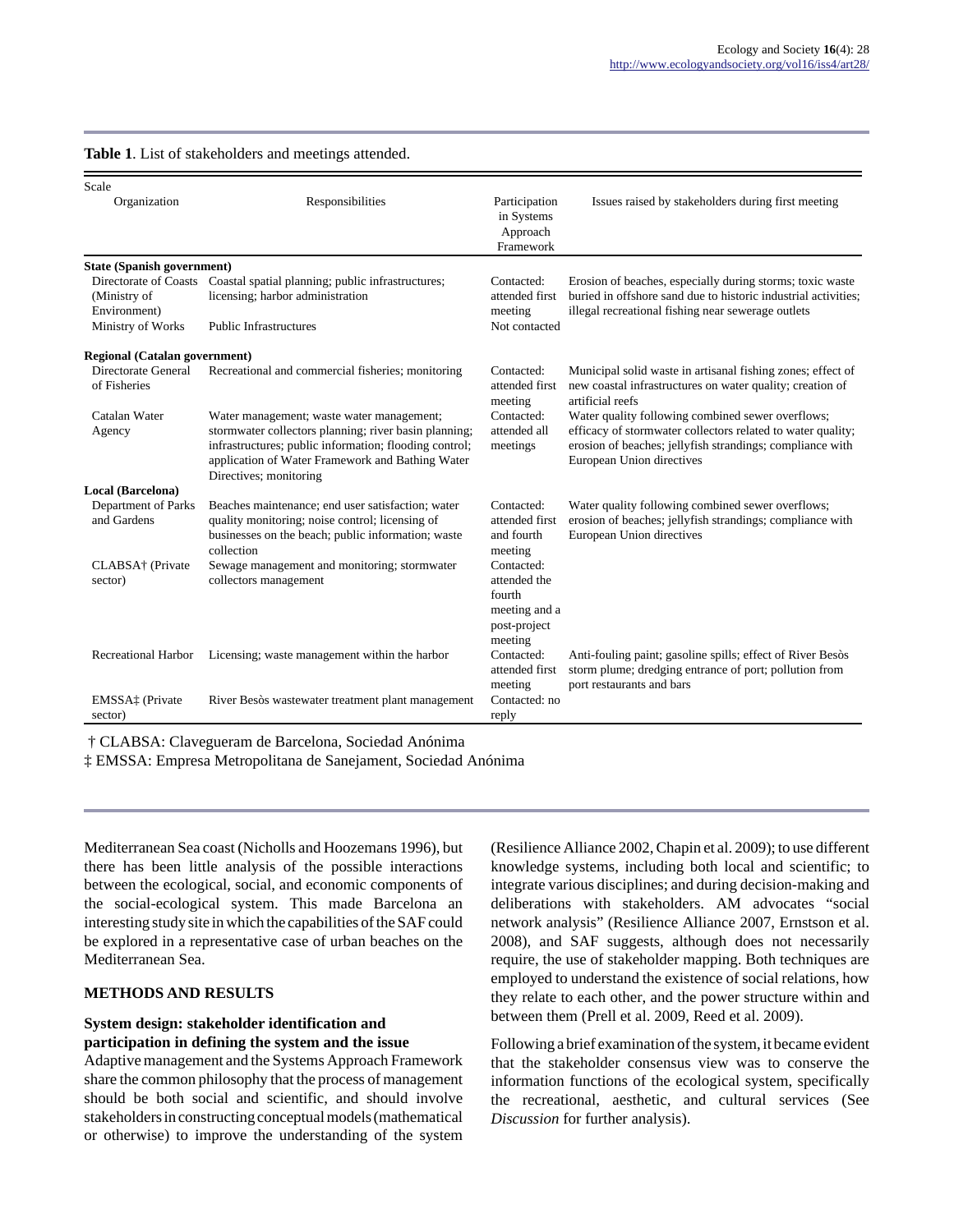In implementing the SAF methodology to the study site application of the urban beaches of Barcelona, a provisional institutional and stakeholder map was formed. At the time, there was no known existing forum for these stakeholders to interact at the city scale, so we created one to meet the objectives of our SAF application.

During the initial discussions about who would be invited to the first meeting, there was disagreement among the scientific group as to whether the more "conflictive" stakeholders (such as environmental nongovernmental organizations, surfers, local residents) should be included or not. The other stakeholders with more power in decision-making processes (public administrators) might have objected to their inclusion and therefore chosen not to attend the meeting, effectively ending the process before it started. It was decided that the potentially more conflictive stakeholders would not be invited initially but possibly would be included later following consultation with the other stakeholders. Public administrators would, in general, already be aware of the concerns of the more conflictive stakeholders. Table 1 provides a list of the stakeholders, their responsibilities, the meetings each one attended, and the issues they raised during the first stakeholder meeting.

During the first meeting, it became clear that a common issue of interest to most stakeholders was water quality, particularly following combined sewer overflow events. The interest in this issue arose partly from compliance obligations to various European Union directives (Directive 2000/60/EC, Directive 2006/7/EC), and partly because of a connection to the stakeholders' work responsibilities (e.g., decline in tourism at the recreational harbor caused by poor local environmental conditions).

The research team determined that it had sufficient data and expertise to analyze this problem, so it was decided that the issue to be investigated would be "the effects of changes in water quality on the aesthetic and recreational services of the Barcelona beaches". Water quality was defined in terms of aquatic pathogenic organisms and water clarity, using fecal coliforms and suspended matter as indicators, respectively. Apart from combined sewer overflow events, other important factors that affect coastal water quality include one or more of the following factors: re-suspension of sediment caused by waves, inputs from local rivers, inputs from the local wastewater treatment plant, and flushing rates of the beaches. Neither the stakeholders nor the scientists viewed phytoplankton as having a significant effect on water clarity. Existing mitigation methods include the output of the wastewater treatment plant at a distance of 3 km from the beaches (whereas before it was much nearer) and the use of stormwater collectors to reduce combined sewer overflows.

Similarly to AM, the SAF recommends making a preliminary mental or conceptual model of the issue in order to identify the main structures and relationships among them, as well as the relevant scales to be analyzed. Following stakeholder deliberation and expert consultation, all the relevant elements and links within and between the ecological, social, and economic components of the issue were mapped as a conceptual model. The stakeholders were encouraged to participate in this process in order to create a shared vision of the issue, its causes and drivers, and possible future scenarios, and to provide any data necessary to calibrate the mathematical model. Fig. 2 illustrates this shared vision of the system as agreed by the research team with the stakeholders. This conceptual model was the same one presented to the Commission on Coastal Affairs during the output step.

During this process, it became evident that a certain stakeholder held important information regarding the accurate functioning of part of the system but did not want to participate in the application of the methodology. There were a number of possible reasons for this, including lack of available time, resources, personnel, or interest, but the most likely reason was that the stakeholder, a private contractor for the regional government, could lose revenue due to the possible conclusions of the methodology. The lack of involvement of this key stakeholder resulted in an oversimplified representation being used in the mathematical model. This has obvious implications for the veracity of the model and therefore also its credibility among other stakeholders. Although the general structure of the model and key variables would remain the same, the inclusion of the missing information, when available, could later improve the model. It should be noted that until the missing information is included in the model, it is unknown whether the overall conclusions would be different.

# **System formulation and system appraisal: developing the mathematical model from the conceptual model, and exploring outputs and scenarios**

The SAF urges the use of a participatory modeling approach in which stakeholders play a role in certain aspects of system formulation, such as the advising of indicators and relevance of scenarios. However, in our case study this was not entirely possible due to a combination of a tight project schedule and time, resources, and personnel constraints of the stakeholders. However, this does not imply a lack of interest in the model on behalf of the stakeholders. They offered data for parameterization and validation, and advice in the conceptual design and mathematical model, and were keen to use the model following its completion (during the first iteration of the SAF). Similarly, stakeholders (Catalan Water Agency, Department of Parks and Gardens) commented that for those involved exclusively in maintaining the ecological aspects of the system, it was interesting to see the possible socioeconomic impact of the ecological disturbance and the feedback effect on the socioeconomic component.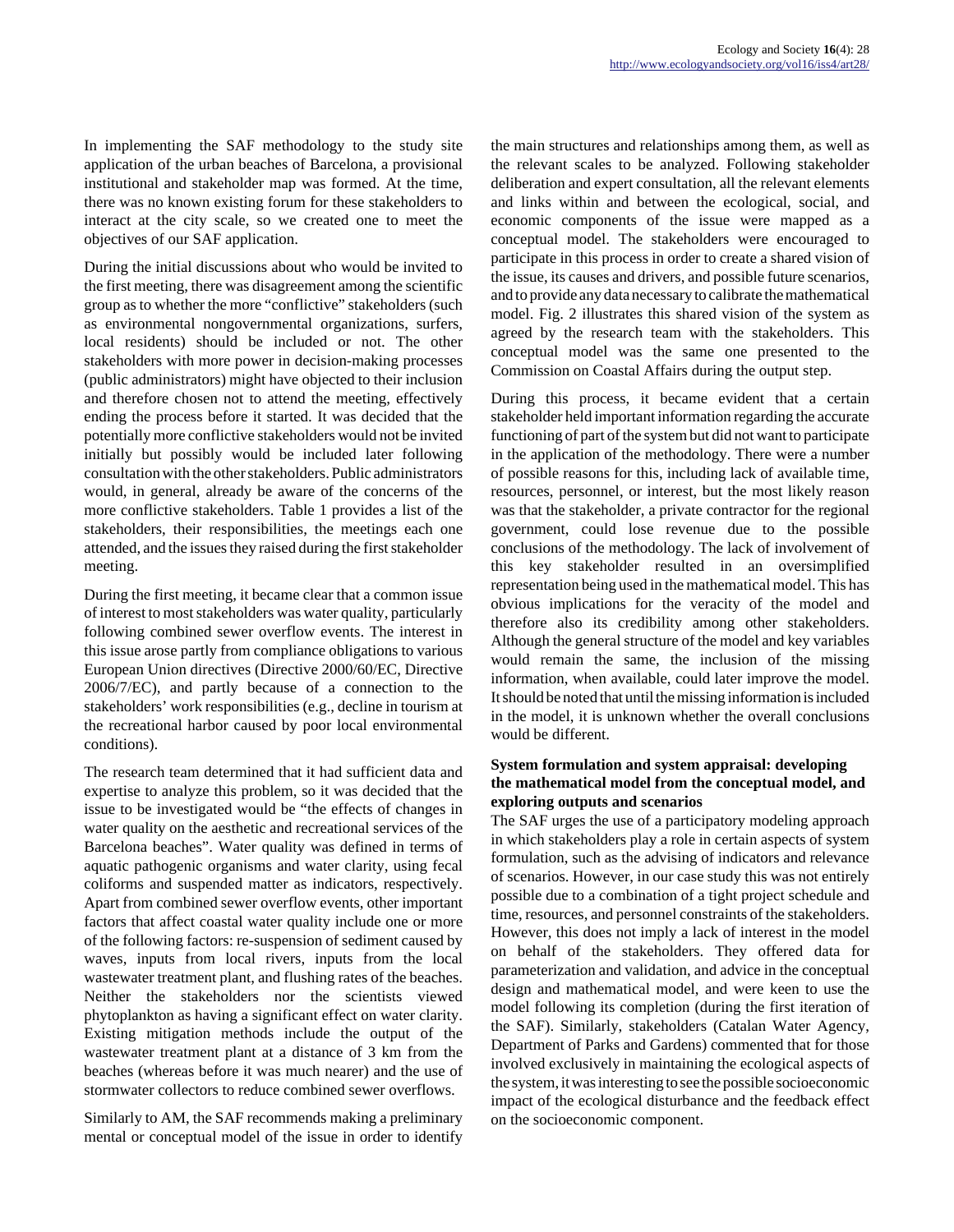**Fig. 2**. Conceptual model of the system. The model was refined from the first meeting to the third, and includes those aspects that arose during the whole process of modeling. The format was suggested by the Catalan Water Agency during the second meeting. A simple PowerPoint diagram was chosen as a familiar way of visualizing information for all the stakeholders.



Due to the complexity of most issues regarding ecological, social, and economic interactions in the coastal zone, the SAF methodology recommends construction of a systems dynamic model. Similar to AM, the new knowledge disclosed by the model must be understandable by all stakeholders and help in consensus building. Constructing the model hierarchically allows each user to investigate each component to the precision they require or can understand. The amenability of the model is paramount to its acceptance by the stakeholders without which, it is liable to suffer "black box" model syndrome. The purpose of the model simulations is to help increase the understanding of the functioning of the system. Due to time constraints, the scenarios were created following internal discussion within the scientific team instead of as a result of stakeholder consultation, as is recommended by the SAF. However, in later discussions, the stakeholders valued the scenarios as "reasonable and interesting".

In the following section, some of the main findings revealed during the model construction process are presented. These sections highlight comparisons between the SAF and AM, and demonstrate the lessons learned in applying the SAF to our case study.

## *Understanding the importance of various temporal scales*

When constructing a mathematical model, it is necessary to choose both a spatial and temporal scale. However, it is important to remember that the system itself is in a nested hierarchy of other systems that are all evolving through their own adaptive cycle (Holling and Gunderson 2001). The SAF does not attempt to model the "panarchy" of nested adaptive cycles, but during system formulation, the importance of the differences in scale between and within components becomes evident. In our study site application, there is a clear disconnect between economic effects (measured in money) and mitigation scenarios and the effect these would have on the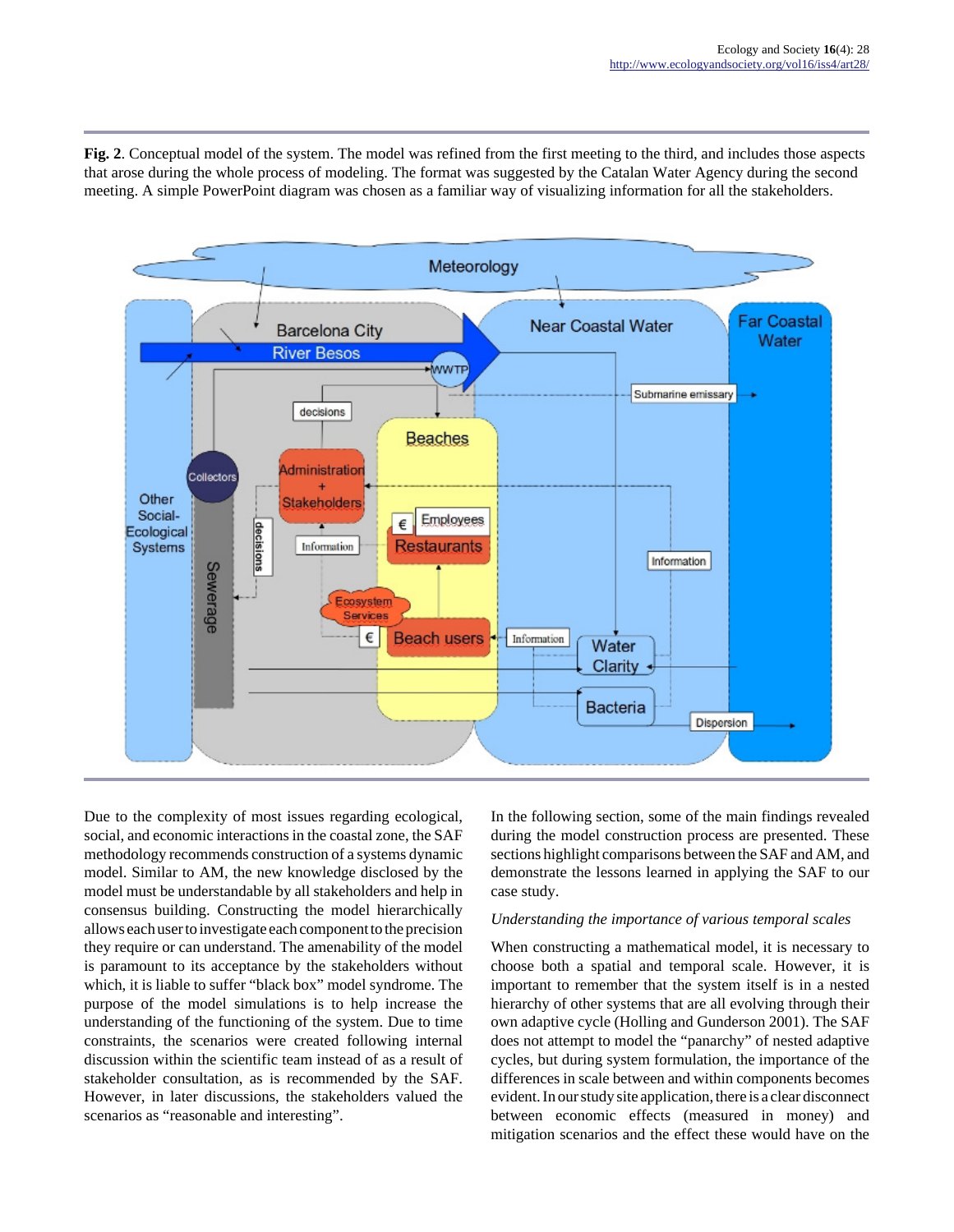ecological component (i.e., reducing bacteria and/or turbidity) and on the social component. The construction of stormwater collectors is an expensive (and timely) process, and any possible real money recuperation of these costs would be lengthy and probably not possible. However, these costs might be justified by nonmarket valuation techniques, discussed in *Scenario analysis of the stormwater collectors*.

There is an inherent conflict between reducing beach regeneration caused by storm-related erosion (by constructing breakwaters) and increasing the flushing rate of the beaches, which is a problem directly related to temporal scale. On a daily basis, it would be advantageous to maximize the flushing rate to reduce water pollution from combined sewer overflow events (no breakwaters). However, on a yearly scale, the lack of breakwaters would leave the beaches susceptible to stormrelated erosion. The model is set at a scale that includes only the daily changes to the system, but this conflict became evident during system formulation. Future iterations of the SAF process in this study site application could easily be adapted to include such conflicts.

# *Identification of the feedback loops*

A crucial aspect of dynamic models is feedback loops, which, depending on whether they are positive or negative, can push the state away from or towards equilibrium or its attractor, possibly resulting in regime change. Modeling helps identify these loops. A significant negative feedback loop in our case study, where the system acts to oppose changes to the input of the system, is the recreational appeal of the beaches and its carrying capacity (Fig. 3).

# *Identifying missing key environmental and sociological data*

A benefit of creating models, whether mathematical or conceptual, is that the importance and availability of key data can be identified, and it can be determined if they are available and are of a sufficient resolution (temporal or spatial). The collection of data is a costly process in terms of both resources and time. Having constructed and tested a model, it becomes evident which data have the most significant impact in the functioning of the system, and therefore which data would improve or validate the model's efficacy. The SAF advocates implementing continuous iterations of the methodology so that the model is continually adapted to the evolving reality and knowledge attained. This allows time for the key missing data to be collected, collated, and analyzed. It should be noted that in this study case, time constraints limited the application of the methodology to a single iteration.

During the formulation of the model for our case study, we became aware of key, unavailable, or incomplete data sets. Within the ecological component, there were not sufficient data to compare with the model output to provide comprehensive validation and verification. The available data sets for both bacteria and turbidity (equivalent to suspended

**Fig. 3**. Feedback loop in beach visitors. Even if water quality improved and the recreational appeal of the beach greatly increased, this would not necessarily result in a greater number of beach users because the beach would already be close to its recreational carrying capacity, especially during the summer months. (Recreational carrying capacity is defined as the number of beach visitors that are physically able to occupy the beach, limited by behavioral norms such as the distance at which the visitors are prepared to sit from each other [De Ruyck et al. 1997]). Conversely, if the recreational appeal decreased due to adverse water quality conditions, the number of visitors would not necessarily decrease significantly. People prefer less crowded beaches; therefore, as the number of visitors decreases due to poor water quality conditions, other people would likely visit because the beach would become less crowded. There is a possible feedback from water quality of the beaches to increased visitors to the local bars and restaurants (indicated by a dotted line), but we did not include this in our model due to a lack of available data.



matter) exist only at a maximum temporal resolution of biweekly and only during the summer months. The sampling rarely coincided with storms; thus, many of the peaks assumed to be produced during combined sewer overflow events were not recorded. Given a more complete set of observed values with which the model could be parameterized and verified, there would possibly be a need for a more complete set of other data regarding the ecological component of the model, such as river flow and amount of suspended matter and bacteria; a more accurate functioning of the sewerage and stormwater collector system; greater detail regarding suspended matter and bacteria during combined sewer overflow events; and further studies regarding the flushing rate of the beaches.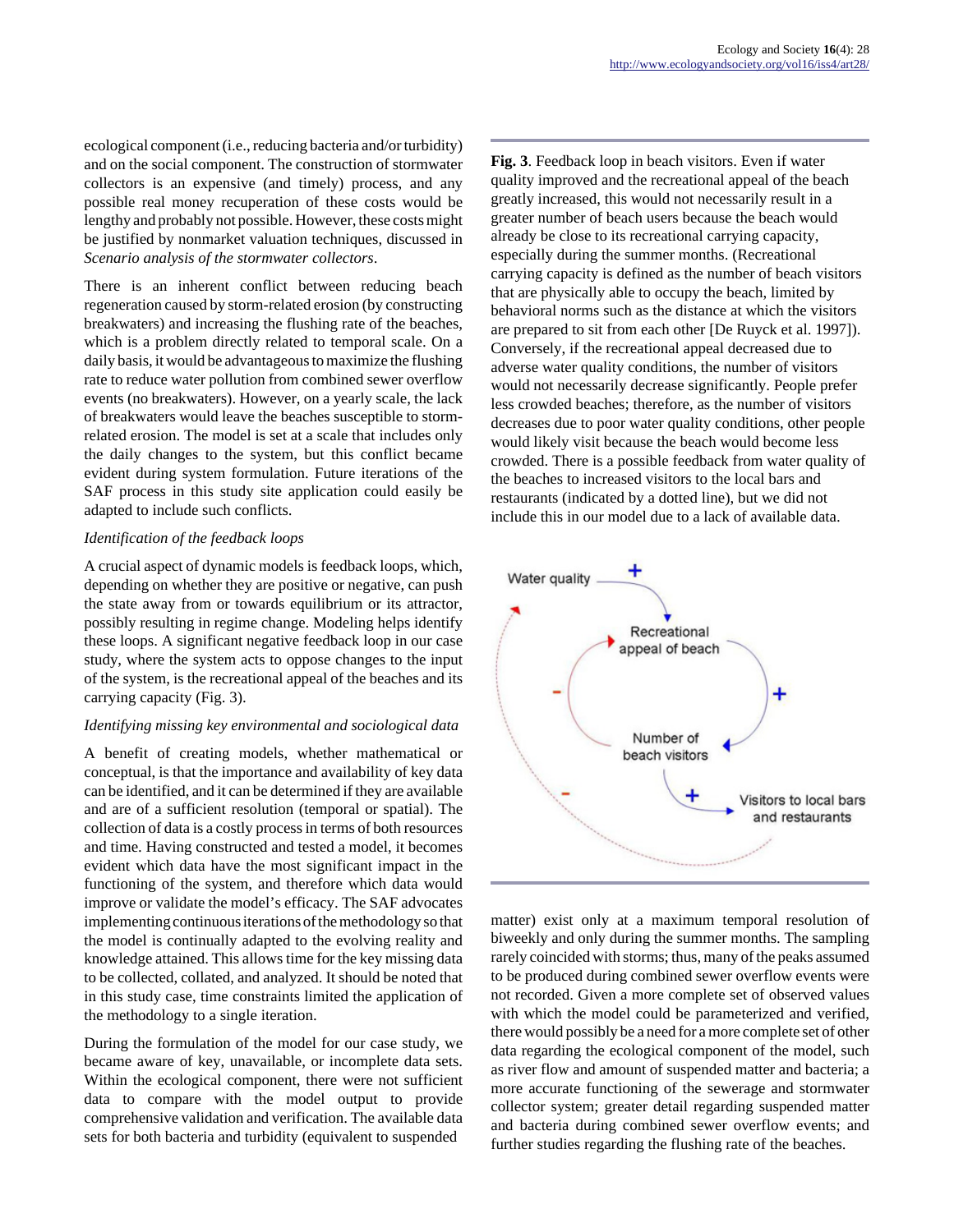A key connection between the ecological and social-economic components of the model is the change in recreational appeal of the beach. Recreational appeal is dependent on various events, such as beach closure due to bacteria limits being exceeded, and discolored or turbid water. Because insufficient data exist for this parameter, the model included a sliding scale in which the average beach user's susceptibility to adverse conditions could be modified from "none" to "very high". The numeric value for "very high" was estimated by the model's authors, although they conceded it could indeed be greater, however, improbable. This key link between the ecologic and social-economic component was deemed to be significant by the stakeholders (which is why they chose this particular issue during the first meeting); therefore, further analysis would be a crucial step in clarifying if this really is a significant issue or not. Understanding the magnitude of this connection is necessary for accurate assessment of cost-benefit analysis under the various scenarios.

#### *Scenario analysis of the stormwater collectors*

Analysis of the stormwater collector scenarios revealed that both increasing the capacity and reducing the direct runoff of the stormwater collectors could reduce both suspended matter and to a greater extent, bacteria, thereby reducing the number of beach closures by at least half (Table 2). Just increasing the collector capacity (but not reducing the direct runoff) would not decrease the number of days in which bacteria limits were exceeded or high concentrations of suspended matter occurred. A more effective policy would be to decrease the percent of combined sewer overflow runoff that is released directly into the coastal water without being directed towards the stormwater collectors. However, this option might not be physically or politically possible given that the primary objective of the stormwater collectors is to prevent flooding within the city—the quality of the coastal water is a secondary concern.

During stakeholder deliberations, the economic effect of perturbations to the system was requested as an output of the model. However, most clients of the surrounding local bars and restaurants do not originate from the beach. Although their motivation for visiting these bars is connected to the recreational and aesthetic qualities of the beach, it is not directly related to the quality of the water. There is a connection between the number of people who visit the beach (influenced by the quality of the water) and then attend a local bar or a restaurant; however, it is estimated to be small, according to surveys carried out by the research team—about five percent of bar and restaurant users come from the beach. Therefore, the real money influences of changes to water quality are relatively small, but by using nonmarket valuation methodologies, a broader version of "economic value" can be attained. The model incorporates a dynamic block that calculates an economic value for the information services of the beach based on the number of visitors and where they originate from (the travel-cost method). This type of valuation is a positive step in including nonmarket values in an eventual cost and benefits accountability, which is rarely included in economic assessments (Ward and Beal 2000). Through the modeling process and stakeholder deliberation, desired outputs such as these can be requested and incorporated into the model. Stakeholders commented that understanding the economic magnitude of changes to ecological quality and its dependence on users' perceptions both helped them understand the system more clearly. A conclusion of the scenario analysis revealed that investment in additional stormwater collectors would have little effect on water quality, and thus a small impact on the monetary value of ecosystem services (Table 2).

In the case of the construction of additional stormwater collectors (and assuming that users' perception with regard to water quality is very high), the maximum degree of change in monetary benefits (to the local bars and restaurants) would be in the order of tens of thousands of Euros per year. This is relatively insignificant when compared to the cost of constructing additional stormwater collectors. Similarly, there is not much economic difference when comparing the nonmarket benefits of constructing additional stormwater collectors to their cost (Table 2).

# **System output: presentation of the model, and deliberation of the results by stakeholders**

The SAF methodology does not intend to supply the "correct" answer to an issue or problem—it merely provides the stakeholders with a base from which to structure the debate. The model is just a tool that can provide further information, highlight complex processes, and clarify doubts. The scientists should not decide policy or make managerial decisions because this is the role of the stakeholders and policy makers, but they should be available to explain the implication of the model as well as its veracity and validity.

At the beginning of implementation of the SAF, an ad hoc forum was created for the relevant stakeholders to debate issues regarding the littoral areas of Barcelona. But due to time, resource, and personnel constraints, participation was less than exemplary. Towards the end of the SAF implementation, the scientific team discovered the existence of a regular organized forum between coastal stakeholders from all Catalonia (not just the local scale of Barcelona), the Commission of Coastal Affairs. The scientific team presented both the SAF methodology and the initial results of the model and their implication, as previously discussed in *System formulation and system appraisal*. A stakeholder who had previously declined (or ignored) the initial ad hoc forum attended this forum, and following the presentation, expressed interest in participating further in the process to help improve the model, possibly by supplying data and information.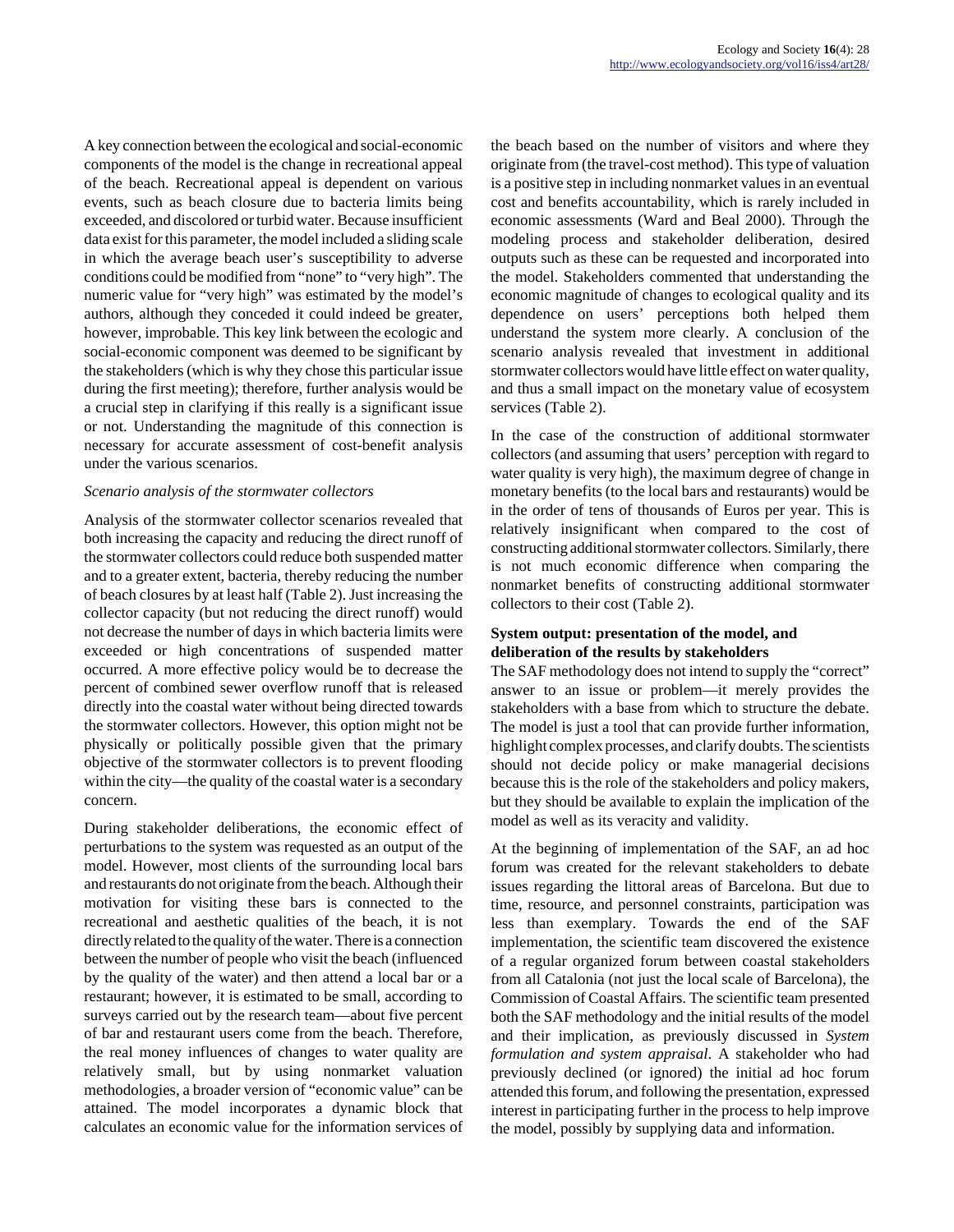**Table 2**. Stormwater collector scenarios. Scenario analysis is related to changes in operation of the stormwater collectors. The model operator (stakeholder) has the option of selecting two variables related to the sewerage system (capacity and direct runoff), as well as the sensitivity of beach users to changes in water quality (turbidity and runoff). Because this sensitivity is currently unknown, only the two extremes are shown in the table: none and high (both to bacteria and turbidity). The two extremes demonstrate the maximum possible difference to both the non-market and market value of the beaches for each scenario. The approximate cost of constructing the stormwater collectors for each scenario is included for comparison. It should also be noted that the number of turbid days is the same for both the "current" and "planned" scenarios because although increasing stormwater collector capacity does not affect "low" turbidity, it does affect "high" turbidity (although only by a small degree).

|                               |                                                                                                                                       | <b>Stormwater Collector Scenarios</b> |       |       |             |                                                |       |                        |       |                                                   |       |
|-------------------------------|---------------------------------------------------------------------------------------------------------------------------------------|---------------------------------------|-------|-------|-------------|------------------------------------------------|-------|------------------------|-------|---------------------------------------------------|-------|
| Variables/<br>Indicators      | Units and details                                                                                                                     | No collectors<br>(simulated)          |       |       | Current     | Current with<br>improved runoff<br>(simulated) |       | Planned<br>(simulated) |       | Planned with<br>improved<br>runoff<br>(simulated) |       |
| Sewerage system               | Capacity stormwater<br>collectors (Gigaliter)                                                                                         | $\Omega$                              |       | 0.52  |             | 0.52                                           |       | 1.5                    |       | 1.5                                               |       |
|                               | Runoff direct to coastal water<br>(% )                                                                                                | 100                                   |       | 50    |             | $\overline{0}$                                 |       | 50                     |       | $\overline{0}$                                    |       |
| Bacteria                      | Number of days in the year in<br>which limits are exceeded<br>during the bathing season†                                              | 7.17                                  |       | 3.88  |             | 2.58                                           |       | 3.63                   |       | 1.42                                              |       |
| Turbidity                     | Number of "turbid" days<br>during the bathing season†<br>Number of "high turbidity"<br>days during the bathing<br>season <sup>+</sup> | 19.21                                 |       | 15.75 |             | 11.29                                          |       | 15.75                  |       | 8.08                                              |       |
|                               |                                                                                                                                       | 1.29                                  |       | 0.75  |             | 0.58                                           |       | 0.71                   |       | 0.42                                              |       |
| Beach user<br>sensitivity     | Beach user sensitivity to<br>bacteria and turbidity                                                                                   | none                                  | high  | none  | high        | none                                           | high  | none                   | high  | none                                              | high  |
| Beach users                   | Visitors per year (millions)                                                                                                          | 6.36                                  | 4.85  | 6.36  | 5.26        | 6.36                                           | 5.41  | 6.36                   | 5.33  | 6.36                                              | 5.69  |
| Non-market value              | Travel cost evaluation per<br>year ( $\epsilon$ millions)                                                                             | 16.03                                 | 12.22 | 16.03 | 13.25       | 16.03                                          | 13.64 | 16.03                  | 13.43 | 16.03                                             | 14.33 |
| Market value                  | Revenue from bars and<br>restaurants per year<br>$(\text{Imillions})$                                                                 | 29.36                                 | 29.32 |       | 29.36 29.33 | 29.36                                          | 29.33 | 29.36                  | 29.33 | 29.36                                             | 29.34 |
| Cost stormwater<br>collectors | Approximate construction<br>$costs$ per scenario ( $\oplus$ nillions)                                                                 | $\mathbf{0}$                          |       | 150   |             | 150                                            |       | 450                    |       | 450                                               |       |

 † The bathing season is from May until September, inclusive. The value for number of days is calculated from the annual average of a 5-year forecast period.

This entire process highlights an important aspect of participatory management. It demonstrates that a deficit in social capital (OECD 2001, Ostrom and Ahn 2003) can seriously deter any participatory management process. Even with pre-existing forums, they need to be at the correct scale for the chosen issue for the process to function adequately. However, for social capital to be built, confidence between the stakeholders needs to increase. The SAF methodology offers an opportunity for this to occur. Through continuous iterations of the SAF, the stakeholders are likely to grow more confident with each other and observe the benefits in participation in the process. Increasing social capital is a lengthy process and cannot be achieved immediately, so it is not surprising that in our case study, the benefits started to appear only towards the end of the project, about three years after its initiation. No management decisions regarding the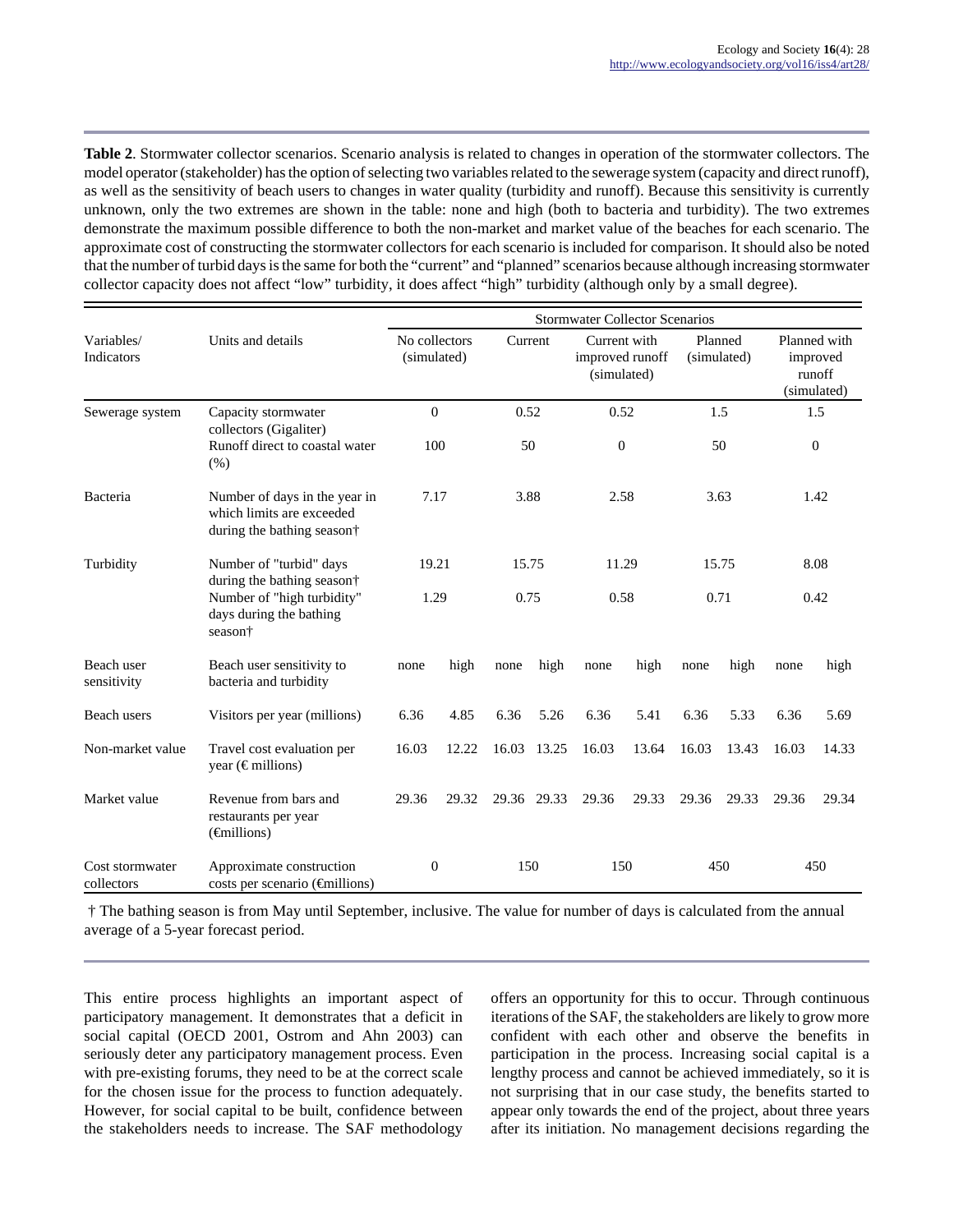stormwater collectors or other scenarios presented were made following the final stakeholder meeting. However, the application of the SAF demonstrated its ability to create and maintain social capital, which could be beneficial for future collaboration.

# **DISCUSSION**

# **Comparing the Systems Approach Framework and adaptive management**

The SAF could generally be classed as similar to a passive AM approach (Holling 1978, Walters 1986, Holling and Meffe 1996, Chapin et al. 2009), although this depends on the system in question, the stakeholders involved, their vision of the social-ecological system, and its associated issues. Passive AM uses whatever knowledge and information is available to improve the decision-making process. On the other hand, active AM tests the real system, pushing it to (ecological) limits in ways that would not normally be tried, thus providing learning about possible phase changes and a more complete understanding of the social-ecological system. Often, as in our case study, the objective of most policy makers and stakeholders is to maintain the social-ecological system in its current phase and not try to push it to another.

Most procedural components of AM are also advanced by the SAF methodology (Table 3). However, it should be noted that there is not always a direct one-to-one correlation; thus, some components of AM are referred to in more than one SAF "step". This is not surprising given that we are comparing a step-by-step methodological guide (SAF) against a tool for management with generalized recommendations (AM). There are two components of AM that are not explicitly recommended by the SAF ("Encourage the formation of new institutions and strategies" and "Enhance institutional flexibility"), but neither does the SAF discourage them.

Conversely, there are no obvious SAF steps or tasks that could be considered outside of, or contrary to, the recommendations of AM. However, the SAF is more specific in its methodology —for example, in its use of General Systems Theory as the foundation for modeling, and in recommending software that can be easily used by layperson stakeholders. Both the SAF and AM recommend considering the issue across different temporal and spatial scales. However, within the SAF, a specific scale has to be chosen in order to create a model, although this could change over additional iterations of a given application. AM does not specify exactly how to confront the difficulties involved in creating a computer model across various temporal and spatial scales.

# **The application of the Systems Approach Framework in Barcelona**

Table 3 also outlines the most important steps in applying the SAF to our case study and how we deviated from the recommended methodology. There were key problems involved in the application, such as failing to identify existing stakeholder forums. This might have saved considerable time in trying to construct a separate forum where one key stakeholder initially chose not to attend. Had we known about the pre-existing forum (which this stakeholder attends), progress would have been quicker regarding both construction of the model and the deliberation process.

Another significant problem encountered involved constructing the model with a lack of information (regarding the correct functioning of the sewerage and stormwater collectors) and a lack of data for calibration and verification. The software used was beneficial in constructing a model that the stakeholders could both easily understand (due to its hierarchical structure) and manipulate (drop-down menus for running various scenarios). To some extent, this diminished the "black box syndrome" that many models suffer, and encouraged the stakeholders to further engage with the model output. We emphasized the uncertainty in the model output but were confident that the orders of magnitude were correct. Comparison with other economic valuation studies had revealed similar results (Ceballos 2008, Brenner et al. 2010).

Many of the processes considered to be vital procedural components of AM (Resilience Alliance 2007) are also advocated within the SAF. However, in our case study, we determined that for these processes to be effectively applied, there needs to be adequate social capital, which can take time to build if it does not already exist. As demonstrated in our case study, the SAF can advance the formation of such relevant networks and institutions in which social capital can burgeon. It is probable that in further iterations of the SAF, the processes advocated by AM would be developed more comprehensively.

## **Speculation**

There are a number of subtle differences between the SAF and AM in terms of the emphasis of objectives and procedures, which are not highlighted in Table 3 because they are more speculative. For example, in the SAF, the process starts with scientists who choose a set of stakeholders and together they investigate an issue by choosing the relevant scale together. On the other hand, AM has little to say about how the process starts or whether it should focus on just one management issue or model the entire ecosystem. Because of this, it could be argued that the SAF puts greater emphasis on solving individual issues, decision-making processes, and sustainability, whereas AM puts greater emphasis on sustainability, resilience (passive AM), and testing and learning from the ecosystem (active AM).

The current phase regime in Barcelona is one where typical coastline ecosystem services such as food production and fish nurseries have decreased, and in their place information services such as recreation and aesthetic appeal are favored. This has been implicitly decided by the city's residents, although they may be unaware of the large costs (in energy,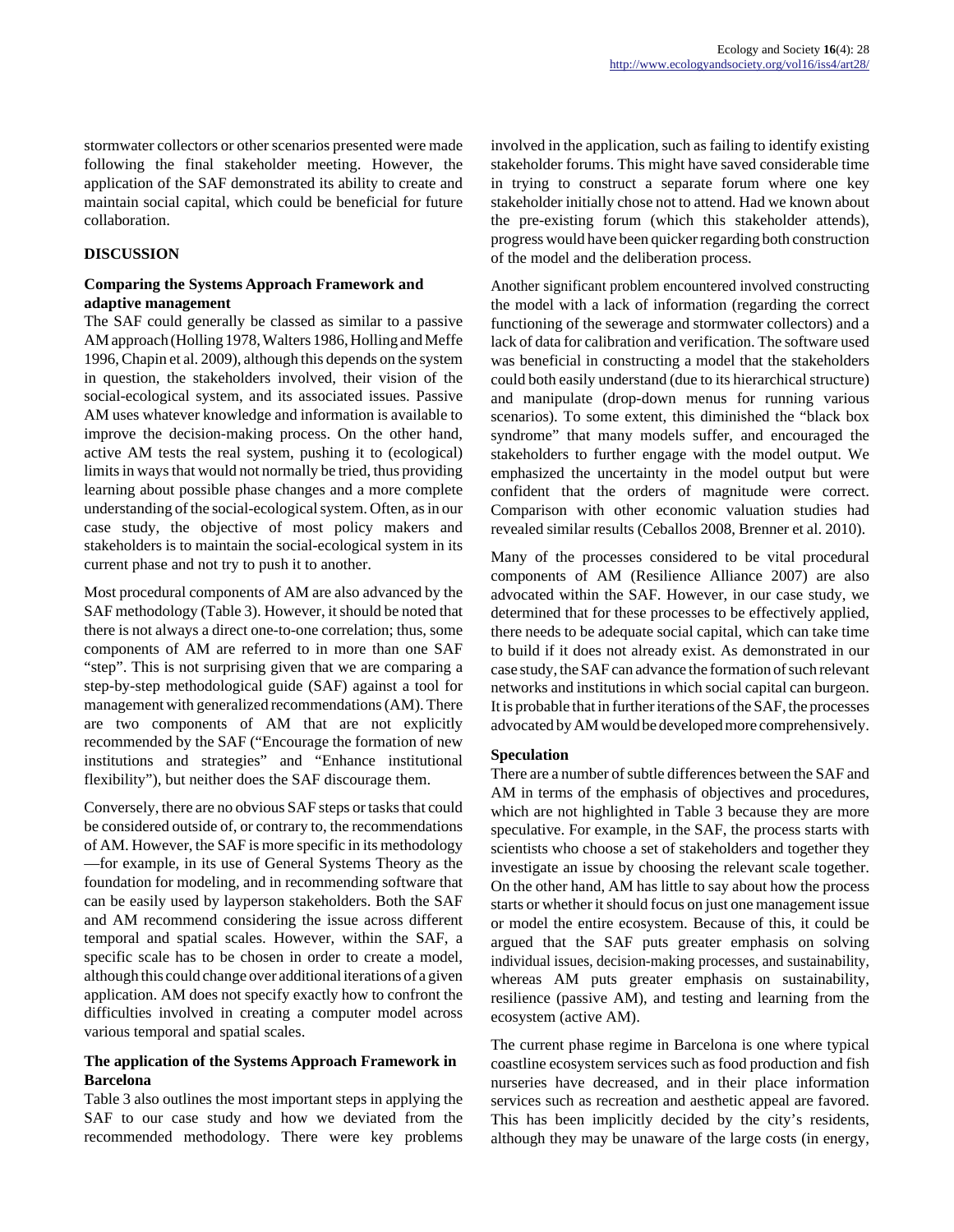|                                                           | Systems Approach<br>Framework†<br>(SAF)                                                                                                                                                  | Adaptive management <sup>†</sup>                                                                                                                                                                                                                                                                                                                                                                                         | Barcelona case study<br>(How the SAF was applied)                                                                                                                                                                                                                                                                                                                                                                                                                                                                                                                                                                                                                                                                                                            | Comments<br>(Deviation from<br>recommended steps and<br>difficulties encountered)                                                                                                                                                                                                                                                                                                                                        |
|-----------------------------------------------------------|------------------------------------------------------------------------------------------------------------------------------------------------------------------------------------------|--------------------------------------------------------------------------------------------------------------------------------------------------------------------------------------------------------------------------------------------------------------------------------------------------------------------------------------------------------------------------------------------------------------------------|--------------------------------------------------------------------------------------------------------------------------------------------------------------------------------------------------------------------------------------------------------------------------------------------------------------------------------------------------------------------------------------------------------------------------------------------------------------------------------------------------------------------------------------------------------------------------------------------------------------------------------------------------------------------------------------------------------------------------------------------------------------|--------------------------------------------------------------------------------------------------------------------------------------------------------------------------------------------------------------------------------------------------------------------------------------------------------------------------------------------------------------------------------------------------------------------------|
| The aim is to improve<br>"passive" adaptive<br>management | ecological sustainability,<br>economic efficiency, and<br>social equity $-$ similar to                                                                                                   | Can be either "active" or<br>"passive" adaptive<br>management                                                                                                                                                                                                                                                                                                                                                            |                                                                                                                                                                                                                                                                                                                                                                                                                                                                                                                                                                                                                                                                                                                                                              |                                                                                                                                                                                                                                                                                                                                                                                                                          |
| Steps                                                     | <b>Tasks</b>                                                                                                                                                                             | Procedural components                                                                                                                                                                                                                                                                                                                                                                                                    |                                                                                                                                                                                                                                                                                                                                                                                                                                                                                                                                                                                                                                                                                                                                                              |                                                                                                                                                                                                                                                                                                                                                                                                                          |
| System<br>design                                          | Identify<br>stakeholders;<br>identify<br>issues; define<br>"virtual"<br>system,<br>structure, and<br>functions; set<br>boundaries;<br>conceptual<br>modeling                             | Inclusion of all relevant<br>stakeholders; creation and<br>maintenance of political<br>openness; social and<br>scientific process                                                                                                                                                                                                                                                                                        | Following stakeholder mapping (Table 1),<br>invitations were sent to the administrative bodies<br>from the three main scales of responsibility over<br>the Barcelona beaches (local, regional, and<br>national). The first meeting was held on 11<br>October 2007. An issue was agreed upon<br>between the five stakeholders and the ICM-<br>CSIC§ research team involved in SPICOSA :<br>"the effects of changes in water quality on the<br>aesthetic and recreational services of the<br>Barcelona beaches", and a first draft of the<br>conceptual model was constructed.                                                                                                                                                                                 | Following an agreement<br>between the research team,<br>the stakeholders were<br>selected to maximize<br>representativeness and<br>minimize the likelihood of<br>conflicts. The SAF<br>recommends including a<br>greater representation of<br>stakeholders.                                                                                                                                                              |
| System<br>and<br>system<br>appraisal                      | Construct<br>formulation mathematical<br>model,<br>scenarios;<br>parameterize;<br>validate;<br>choose<br>indicators;<br>assess<br>relevance for<br>stakeholders;<br>interpret<br>results | Consideration of<br>appropriate temporal and<br>spatial scales; use of<br>computer models to build<br>synthesis and an embodied<br>ecological consensus                                                                                                                                                                                                                                                                  | A hierarchical model which included ecological,<br>social, and economic variables was constructed,<br>and the key indicators were water clarity,<br>bacteria concentration, beach user frequentation,<br>and market and non-market valuation of aesthetic<br>and recreational services. A second stakeholder<br>meeting was held on 26 February 2009. The<br>primary scenarios identified as relevant for<br>stakeholders were related to changes in<br>stormwater collector capacity and functioning.<br>Additional scenarios included changes in<br>wastewater treatment plant operational states,<br>river flows and concentrations of bacteria and<br>suspended matter, precipitation, and flushing<br>rates of the beaches.                             | We were unable to obtain key<br>data and information<br>necessary to construct and<br>validate the mathematical<br>model to a rigorous standard.<br>Future iterations of the SAF<br>might yield the time,<br>resources, and cooperation<br>necessary to address these<br>deficiencies.                                                                                                                                   |
| System<br>output                                          | to<br>organize<br>information;<br>deliberate                                                                                                                                             | Present results Use of embodied<br>ecological consensus to<br>stakeholders; evaluate strategic<br>alternatives; use of<br>computer models to build<br>synthesis and an embodied<br>ecological consensus;<br>communication of<br>alternatives to political<br>arena for negotiation;<br>inclusion of all relevant<br>stakeholders; creation and<br>maintenance of political<br>openness; social and<br>scientific process | Results were presented twice, first in a private<br>meeting held on 10 March 2010 with the Catalan<br>Water Agency. Shortly afterwards on 23 March<br>2010, the results and conclusions were presented<br>to the Commission of Coastal Affairs (a pre-<br>existing forum where coastal issues are discussed<br>at the regional level). There was no time for<br>deliberation, but a few stakeholders approached<br>us afterwards regarding the conclusion of the<br>model.<br>Additionally, the key stakeholder who had<br>declined to attend our previous meetings (but<br>was present here) was now keen to share their<br>time, data, and expertise with us, given that the<br>model produced results that were contrary to<br>their economics interests. | The forum of the<br><b>Commission of Coastal</b><br>Affairs was discovered late in<br>the application of the SAF,<br>and the fact that it was not<br>identified earlier should be<br>considered a failure of the<br>scientific team. Given the<br>social capital already<br>invested in this commission,<br>it would have been preferable<br>to apply the SAF here rather<br>than creating ad hoc meetings<br>as we did. |

**Table 3**. Comparison of the Systems Approach Framework (SAF) and adaptive management: application of SAF to Barcelona.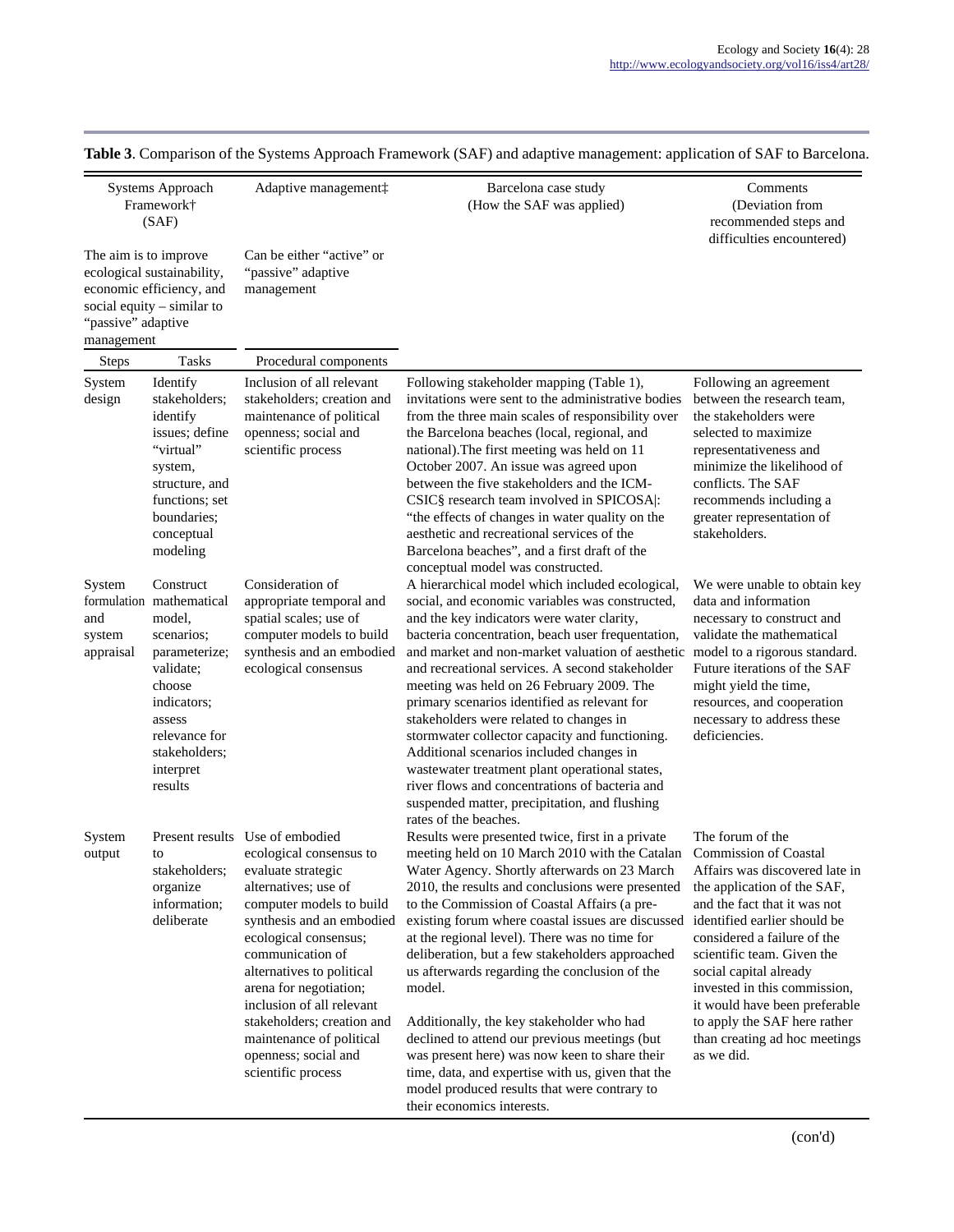Encourage the formation of new institutions and strategies; enhancement of institutional flexibility The SAF can provide policy strategies as options but does not explicitly recommend these components of adaptive management.

† SPICOSA (2011c)

‡ Resilience Alliance (2002)

§ ICM: Institut de Ciènces del Mar; CSIC: Consejo Superior de Investigaciones Científicas | Science and Policy Integration for Coastal System Assessment

resources, money, and personnel) involved in maintaining the beaches in their current state. During shocks to the socialecological system (e.g., general economic crisis, increase in price of energy, increased storm activity and erosion caused by climate change, sea-level rise), there might be less impetus by the public to continue with this sort of investment, and the beaches would slowly transform to a regime that does not require a constant input of exosomatic energy and resources in order to be perpetuated. Any type of resilience management has to examine the issue explored in this paper through the lens of this implication. The application of this first iteration of the SAF to the case study of Barcelona sufficiently explores various scenarios as requested by the stakeholders but from the perspective of a reduced temporal scale. Through further iterations, it would be possible to include shocks to examine the resilience of the social-ecological system over a larger temporal scale, thus approaching the objectives of AM.

## *The future of the Systems Approach Framework*

It is difficult to suggest improvements to the design of the SAF because it is an open methodological framework. The most technical aspects of the methodology, such as stakeholder interaction and construction of the model, are not rigidly defined, and are therefore open to a degree of interpretation. This has the obvious drawback of requiring experts to aid in the process but leaves it sufficiently open so that the methodology can be applied to a diverse set of issues across varying cultural and political communities.

Similar to any social policy or strategy, it is difficult to predict the future trajectory that the SAF will take. As a tool for management, it requires significant time, resources, and personnel. For the process to run smoothly, there needs to be trans-disciplinary scientists or at least scientists capable of understanding and communicating outside of their own specialization, modelers who can interact with all disciplines and are familiar with general systems theory, and social scientists trained in stakeholder deliberation. The true limitations might lie in attempting to confront the existing power structure of institutions and organizations by convincing them to engage in the process.

Within the SPICOSA project, the process was largely funded by the European Union (by the Framework Programme for Research and Technological Development). However, such research funds cannot subsidize all future implementations of the SAF—there has to be shared responsibility between science and policy. Obviously, for the policy makers to invest in the process and justify the expenditure at the political level, they would have to see the benefits either from previous implementations of the SAF or from envisaging the possible advantages of future iterations.

The SAF is a well-structured methodology for cases where a mathematical model is both relevant and feasible with regards to both knowledge of the functioning of each component of the social-ecological system and the availability of data, resources, and personnel. The SAF should be considered as a useful step-by-step guide for certain contexts, and could either be classified as a nested framework within AM or as a complementary methodology of AM.

*Responses to this article can be read online at: [http://www](http://www.ecologyandsociety.org/vol16/iss4/art28/responses/).ecologyandsociety.org/vol16/iss4/art28/ responses/*

## **Acknowledgments:**

*The authors would like to thank all the stakeholders involved in this experiment, particularly those at the Catalan Water Agency, who were very cooperative and helpful in assisting us throughout the whole process. We would also like to thank the subject editor and the two anonymous reviewers for their concise and constructive comments which helped improve this article.*

## **LITERATURE CITED**

Bas, C., E. Morales, and M. Rubió. 1955. *La pesca en España y Cataluña*. Instituto de Investigaciones Pesqueras, CSIC, Barcelona, Spain.

Brenner, J., J. A. Jiménez, R. Sarda, and A. Garola. 2010. An assessment of the non-market value of the ecosystem services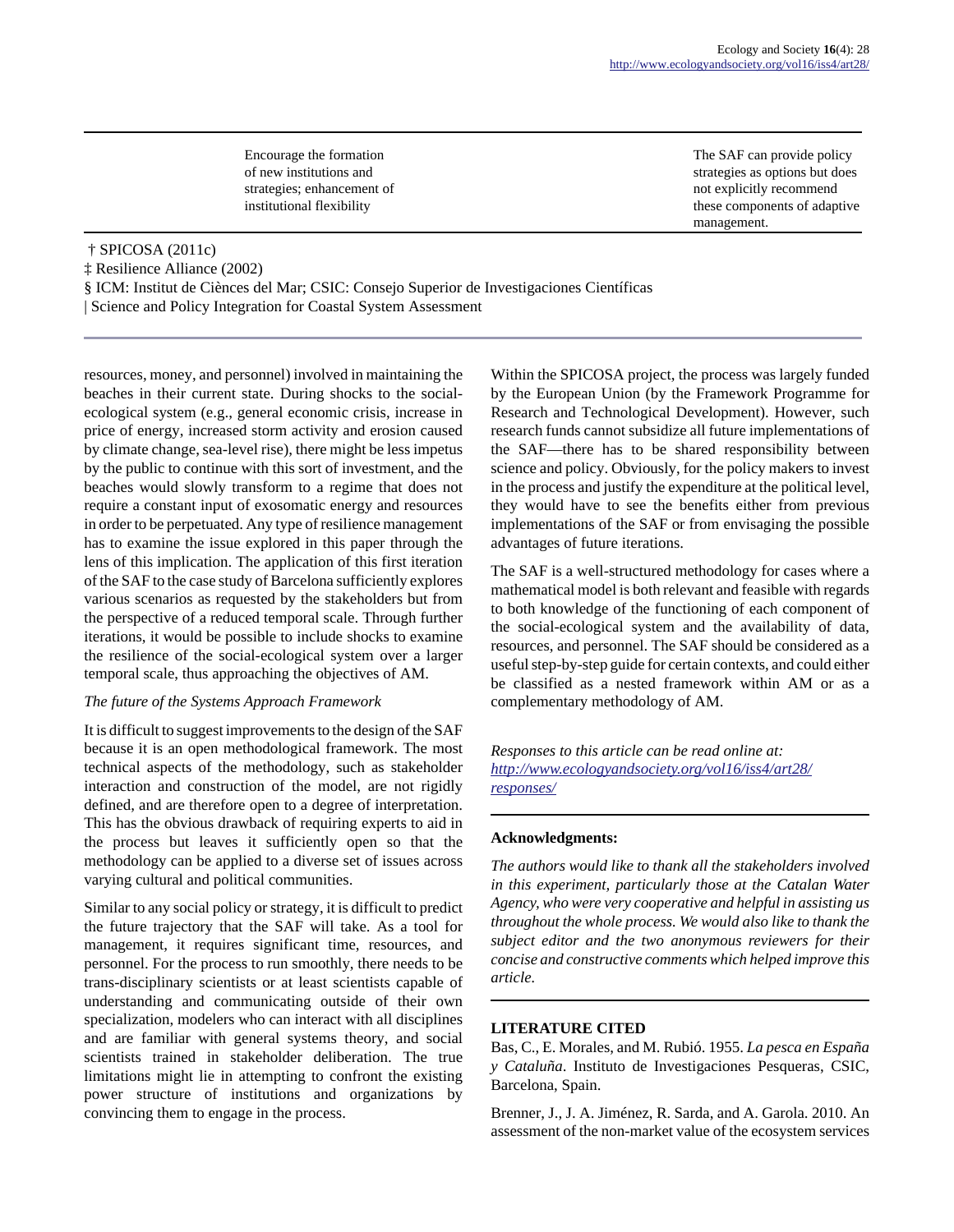provided by the Catalan coastal zone, Spain. *Ocean & Coastal Management* 53(1):27–38. [online] URL: [http://dx.doi.org/10](http://dx.doi.org/10.1016/j.ocecoaman.2009.10.008) [.1016/j.ocecoaman.2009.10.008](http://dx.doi.org/10.1016/j.ocecoaman.2009.10.008)

Ceballos, D. 2008. Valoración de un recurso natural. Un caso de comparación entre diferentes alternativas de valoración global. *Anales de Economía Aplicada*. Número XXII.

Chapin, III, F. S., G. P. Kofinas, and C. Folke, editors. 2009. *Principles of ecosystem stewardship: resilience-based natural resource management in a changing world*. Springer Science + Business Media, New York, USA. [online] URL: [http://ww](http://www.springerlink.com/content/978-0-387-73033-2#section=61977&page=1) w.springerlink.com/content/978-0-387-73033-2 [#section=61977&page=1](http://www.springerlink.com/content/978-0-387-73033-2#section=61977&page=1)

Checkland, P. B., and J. Scholes. 1990. *Soft systems methodology in action*. John Wiley and Sons, Chichester, UK.

Costanza, R. 1998. The ecological, economic and social importance of the oceans. *Ecological Economics* 31(2):199– 213. [online] URL: [http://dx.doi.org/10.1016/S0921-8009\(99\)](http://dx.doi.org/10.1016/S0921-8009(99)00079-8) [00079-8](http://dx.doi.org/10.1016/S0921-8009(99)00079-8)

Costanza, R., and J. Farley. 2007. Ecological economics of coastal disasters: introduction to the special issue. *Ecological Economics* 63(2-3):249–253. [online] URL[:http://dx.doi.org/](http://dx.doi.org/10.1016/j.ecolecon.2007.03.002) [10.1016/j.ecolecon.2007.03.002](http://dx.doi.org/10.1016/j.ecolecon.2007.03.002)

De Ruyck, M. C., A. G. Soares, and A. McLachlan. 1997. Social carrying capacity as a management tool for sandy beaches. *Journal of Coastal Research* 13(3):822–830. [online] URL:<http://www.jstor.org/pss/4298675>

Directive 2000/60/EC of the European Parliament and of the Council establishing a framework for community action in the field of water policy. *Official Journal of the European Communities L Legis 2000* 327:1–73.

Directive 2006/7/EC of the European Parliament and of the Council of 15 February (2006) concerning the management of bathing water quality and repealing Directive 76/160/EEC. *Official Journal of the European Union* 4.3.2006, L64/37.

Ernstson, H., S. Sörlin, and T. Elmqvist. 2008. Social movements and ecosystem services–the role of social network structure in protecting and managing urban green areas in Stockholm. *Ecology and Society* 13(2):39. [online] URL: [htt](http://www.ecologyandsociety.org/vol13/iss2/art39/) [p://www.ecologyandsociety.org/vol13/iss2/art39/](http://www.ecologyandsociety.org/vol13/iss2/art39/)

European Parliament and Council. 2002. Recommendation of the European Parliament and of the Council of 30 May 2002 concerning the implementation of integrated coastal zone management in Europe (2002/413/EC). *OJ L148 06.06.2002 Official Journal of the European Communities* 2002:24–7.

Folke, C. 2006. Resilience: the emergence of a perspective for social-ecological systems analyses. *Global Environmental Change* 16:253-267. [online] URL: [http://dx.doi.org/10.1016/](http://dx.doi.org/10.1016/j.gloenvcha.2006.04.002) [j.gloenvcha.2006.04.002](http://dx.doi.org/10.1016/j.gloenvcha.2006.04.002)

Folke, C., S. Carpenter, T. Elmqvist, L. Gunderson, C. S. Holling, and B. Walker. 2002. Resilience and sustainable development: building adaptive capacity in a world of transformations. *Ambio* 31(5):437–440. [online] URL: [http://](http://www.bioone.org/doi/full/10.1579/0044-7447-31.5.437) [www.bioone.org/doi/full/10.1579/0044-7447-31.5.437](http://www.bioone.org/doi/full/10.1579/0044-7447-31.5.437)

Folke, C., S. R. Carpenter, B. Walker, M. Scheffer, T. Chapin, and J. Rockström. 2010. Resilience thinking: integrating resilience, adaptability and transformability. *Ecology and Society* 15(4):20. [online] URL: [http://www.ecologyandsociety.](http://www.ecologyandsociety.org/vol15/iss4/art20/) [org/vol15/iss4/art20/](http://www.ecologyandsociety.org/vol15/iss4/art20/)

Gunderson, L. 2008. Adaptive management and integrative assessments. Pages 55–59 *in* S. E. Jorgensen and B. Fath, editor(s)-in-chief. *Encyclopedia of Ecology*. Academic Press, Oxford, UK.

Holling, C. S. 1978. *Adaptive environmental assessment and management*. Wiley, London, UK. Reprinted in 2005 by Blackburn Press, Caldwell, New Jersey, USA.

Holling, C. S. 2001. Understanding the complexity of economic, ecological, and social systems. *Ecosystems* 4 (5):390-405. [online] URL: [http://dx.doi.org/10.1007/s10021](http://dx.doi.org/10.1007/s10021-001-0101-5) [-001-0101-5](http://dx.doi.org/10.1007/s10021-001-0101-5)

Holling, C. S., and L. H. Gunderson. 2001. Resilience and adaptive cycles. Pages 25–62 *in* L. H. Gunderson and C. S. Holling, editors. *Panarchy: understanding transformations in human and natural systems*. Island Press, Washington D.C., USA.

Holling, C. S., and G. K. Meffe. 1996. Command and control and the pathology of natural resource management. *Conservation Biology* 10(2):328-337. [online] URL: [http://on](http://onlinelibrary.wiley.com/doi/10.1046/j.1523-1739.1996.10020328.x/abstract) linelibrary.wiley.com/doi/10.1046/j.1523-1739.1996.10020328. [x/abstract](http://onlinelibrary.wiley.com/doi/10.1046/j.1523-1739.1996.10020328.x/abstract) 

Hopkins , T. S., D. Bailly, and J. G. Støttrup. 2011. A systems approach framework for coastal zones. Ecology and Society 16(4): 25. <http://dx.doi.org/10.5751/ES-04553-160425>

King, G. 2003. The role of participation in the European demonstration projects in ICZM. *Coastal Management* 31 (2):137–143. [online] URL: [http://dx.doi.org/10.1080/089207](http://dx.doi.org/10.1080/08920750390168354) [50390168354](http://dx.doi.org/10.1080/08920750390168354)

Martinez, M. L., A. Intralawan, G. Vazquez, O. Perez-Maqueo, P. Sutton, and R. Landgrave. 2007. The coasts of our world: ecological, economic and social importance. *Ecological Economics* 63(2-3):254–272. [online] URL: [http:/](http://www.sciencedirect.com/science/article/pii/S0921800906005465) [/www.sciencedirect.com/science/article/pii/S0921800906005465](http://www.sciencedirect.com/science/article/pii/S0921800906005465) <http://dx.doi.org/10.1016/j.ecolecon.2006.10.022>

McKenna, J., and J. A. G. Cooper. 2006. Sacred cows in coastal management. The need for a "cheap and transitory" model. *Area* 38(4):421–431. [online] URL: [http://dx.doi.org/10.1111/](http://dx.doi.org/10.1111/j.1475-4762.2006.00708.x) [j.1475-4762.2006.00708.x](http://dx.doi.org/10.1111/j.1475-4762.2006.00708.x)